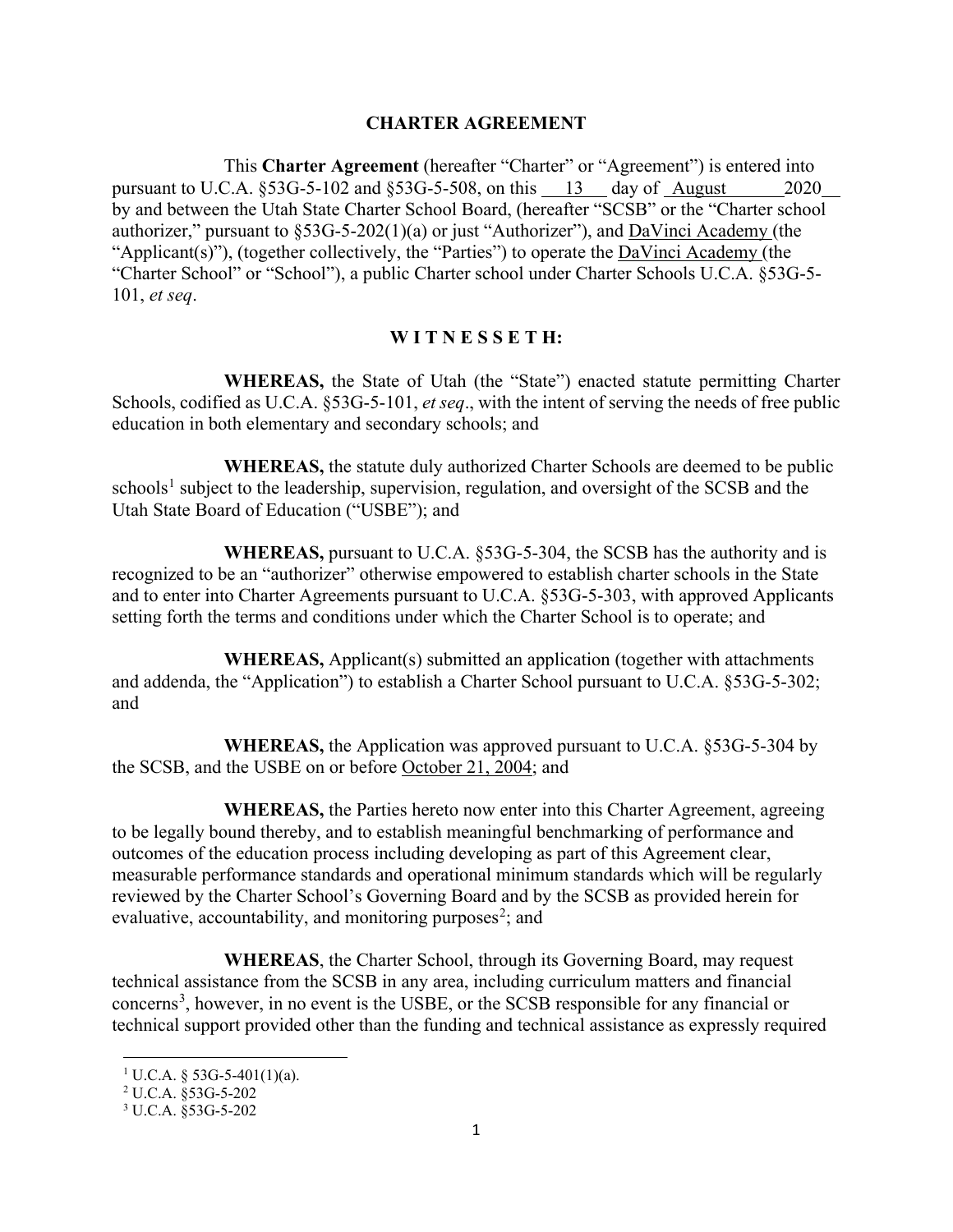by law, nor are the USBE, or the SCSB responsible for the outcome or the liability associated with any decision the Charter School makes based on such assistance; and

**WHEREAS,** the Parties recognize and agree that the Legislature may amend the Act or any other governing or applicable statute and the USBE may promulgate rules which shall be binding on the Parties as to matters agreed to hereto and such amendments to statutes, or rules shall automatically become part of this Agreement and amend or supersede anything that has otherwise been agreed to herein.

**NOW, THEREFORE**, in consideration of the mutual covenants, representations, warranties, and agreements contained herein, and the recitals provided above, the Parties hereby agree as follows:

# **SECTION 1. ESTABLISHMENT OF THE CHARTER SCHOOL**

- 1.1 The Charter School. The SCSB, as an Authorizer under U.C.A. §53G-5-202(1)(a) hereby authorizes Applicant to establish a charter school pursuant to the Act and this Charter Agreement.
- 1.2 Charter Agreement<sup>[4](#page-1-0)</sup>. This Charter Agreement is a legally binding document<sup>[5](#page-1-1)</sup> and consists of this signed Agreement, including all attachments, specifically, Exhibit "A," and all applicable State and Federal statutes, regulations, and rules, as each may be amended from time to time. In addition, incorporated by reference are all USBE rules unless specifically waived pursuant to U.C.A. §53G-5-405.

For purposes of interpretation, these governing authorities shall be construed consistently but in case of a conflict, they shall be given precedence in the following order: first, State and Federal statutes and regulations; then USBE rules and SCSB policies; then this Agreement including all exhibits and attachments.

- 1.3 Compliance with Laws, Regulations, and Rules**.** The Charter School, through its Governing Board, shall comply with all applicable state and federal laws, regulations, and rules<sup>[6](#page-1-2)</sup>. Neither the SCSB nor the local board of education assumes the duty to oversee the operations of the Charter School except as may otherwise be provided by law or separate contract.
- 1.4 Other Rules. The USBE or its designees are authorized by statute to develop and implement additional rules for administering Utah's charter schools program.<sup>[7](#page-1-3)</sup> Such new or additional rules are incorporated herein by reference and all amendments thereto, with or without notice, when they are duly enacted or promulgated as provided by law. $8$

<span id="page-1-0"></span><sup>4</sup> U.C.A. §53G-5-303

<span id="page-1-2"></span><span id="page-1-1"></span><sup>5</sup> U.C.A. §53G-5-304 and U.C.A. §53G-5-401(1)(c)

 $6$  U.C.A. §53G-5-303(2)(f)

<span id="page-1-3"></span> $7 \text{ U.C.A. } $53\text{G-}5-202(1)(b),$ 

<span id="page-1-4"></span><sup>8</sup> See e.g., §53G-5-302(3); §53G-5-503(2)(a); §53F-2-702; §53G-5-304; §53G-6-704; 53F-2-705; 53G-5-406.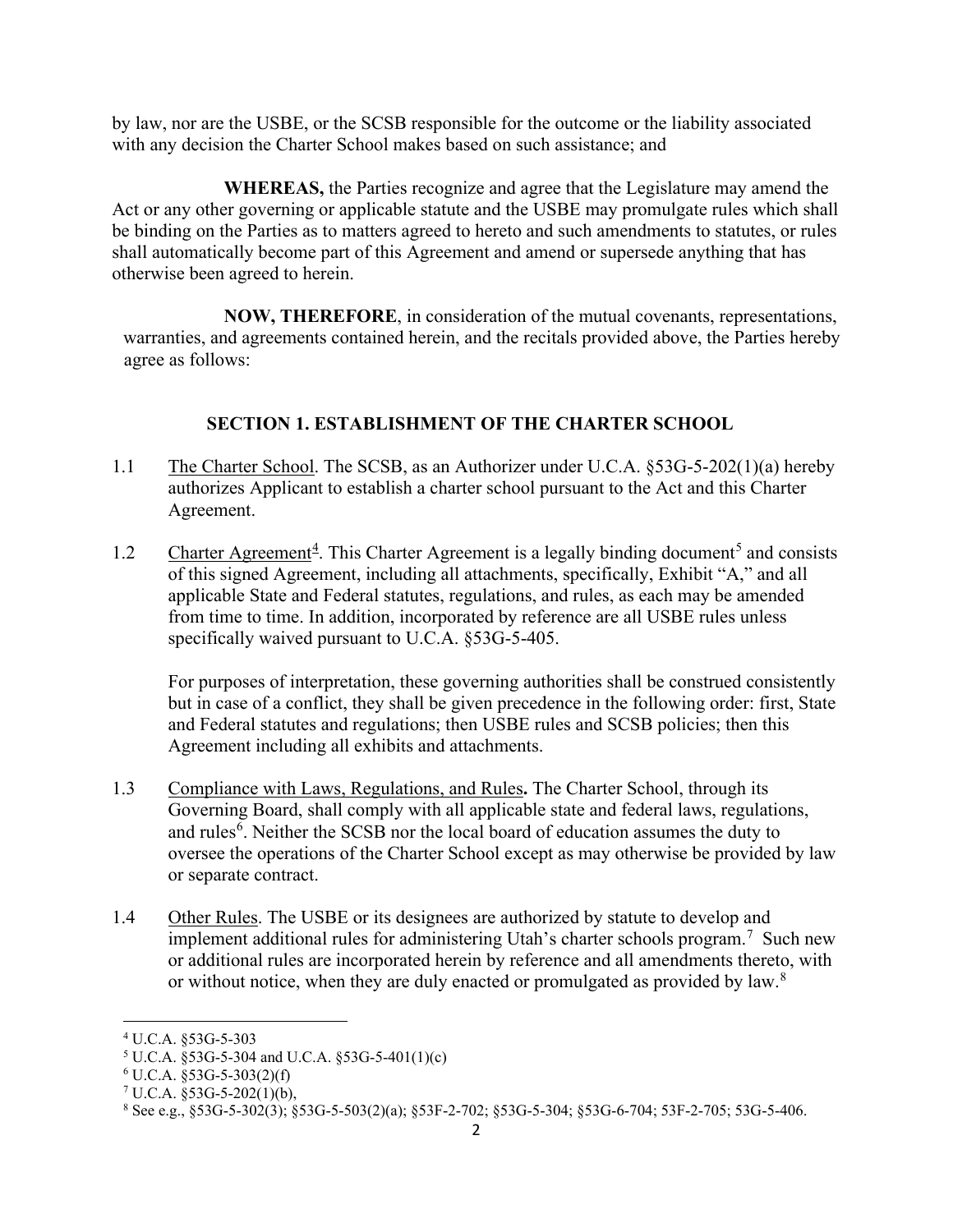- 1.5 Maintain High Standards. The SCSB commits to maintaining high standards for the charter schools it authorizes; overseeing charter schools that, over time, meet the performance standards and targets on a range of measures and metrics set forth in this Charter Agreement; and closing schools that fail to meet standards and targets set forth in law and Agreement
- 1.6 Monitoring and Oversight.<sup>[9](#page-2-0)</sup> To permit the SCSB as the Authorizer hereunder to fulfill its monitoring and oversight functions under the Act, U.C.A. §53G-5-202(1)(c), and ensure that the School is in compliance with all applicable laws, regulations, rules, and the terms and conditions of this Agreement<sup>10</sup>, the Charter School agrees to fully support SCSB's oversight and monitoring responsibilities including responding to all timely requests for reports,  $11$  audits,  $12$  formal and informal investigations, formal and informal visits and inspections of books and records of the Charter School. [13](#page-2-4) SCSB will use best efforts in exercising its oversight function to secure and review information or records that have been previously submitted by the Charter Schools to relieve administrative cost associated with duplicate requests.

### **SECTION 2. OPERATION OF SCHOOL**

- 2.1 Mission Statement. The Charter School shall be operated by the School's Governing Board, [14](#page-2-5) pursuant to its mission statement, set forth in Exhibit A.
- 2.2 Governance. The Charter School shall be governed by a Governing Board.<sup>[15](#page-2-6)</sup> The Governing Board of the charter school shall have the authority, as established in its articles, bylaws and this Agreement to decide matters related to the operation of the Charter School and shall have final responsibility for the academic and operational performance of the Charter School. Nothing herein shall prevent the Governing Board from delegating decision-making authority for policy and operational decisions to officers, employees, and agents of the Charter School but ultimate responsibility for and oversight of any such delegated authority shall remain at all times with the Governing Board.
- 2.3 Compliance. The Governing Board shall institute policies and programs to ensure compliance with the terms and conditions of this Agreement as well as compliance with all governing laws, regulations, and rules.<sup>[16](#page-2-7)</sup>

<span id="page-2-0"></span> $9 \text{ U.C.A. } $53\text{G-}5\text{-}202\ (1)(c)$ 

<span id="page-2-1"></span> $10$  Id.

<span id="page-2-2"></span><sup>&</sup>lt;sup>11</sup> U.C.A. §53G-5-404 (5)(b)(ii), and U.C.A. §53G-5-404(4)(a)

<span id="page-2-4"></span><span id="page-2-3"></span> $12$  U.C.A.  $$53G-5-404(4)(b)$ 

 $13 \text{ U.C.A. } $53\text{G-}5-404(5)(b)(iii)$ 

<span id="page-2-5"></span><sup>&</sup>lt;sup>14</sup> U.C.A. §53G-5-401(1)(c), and U.C.A. §53G-5-302(2)(a)

<span id="page-2-6"></span><sup>&</sup>lt;sup>15</sup> U.C.A.  $$53G-5-302(2)$ (b), and U.C.A.  $$53G-5-401(1)$ (c)

<span id="page-2-7"></span> $16$  U.C.A. §53G-5-404(3).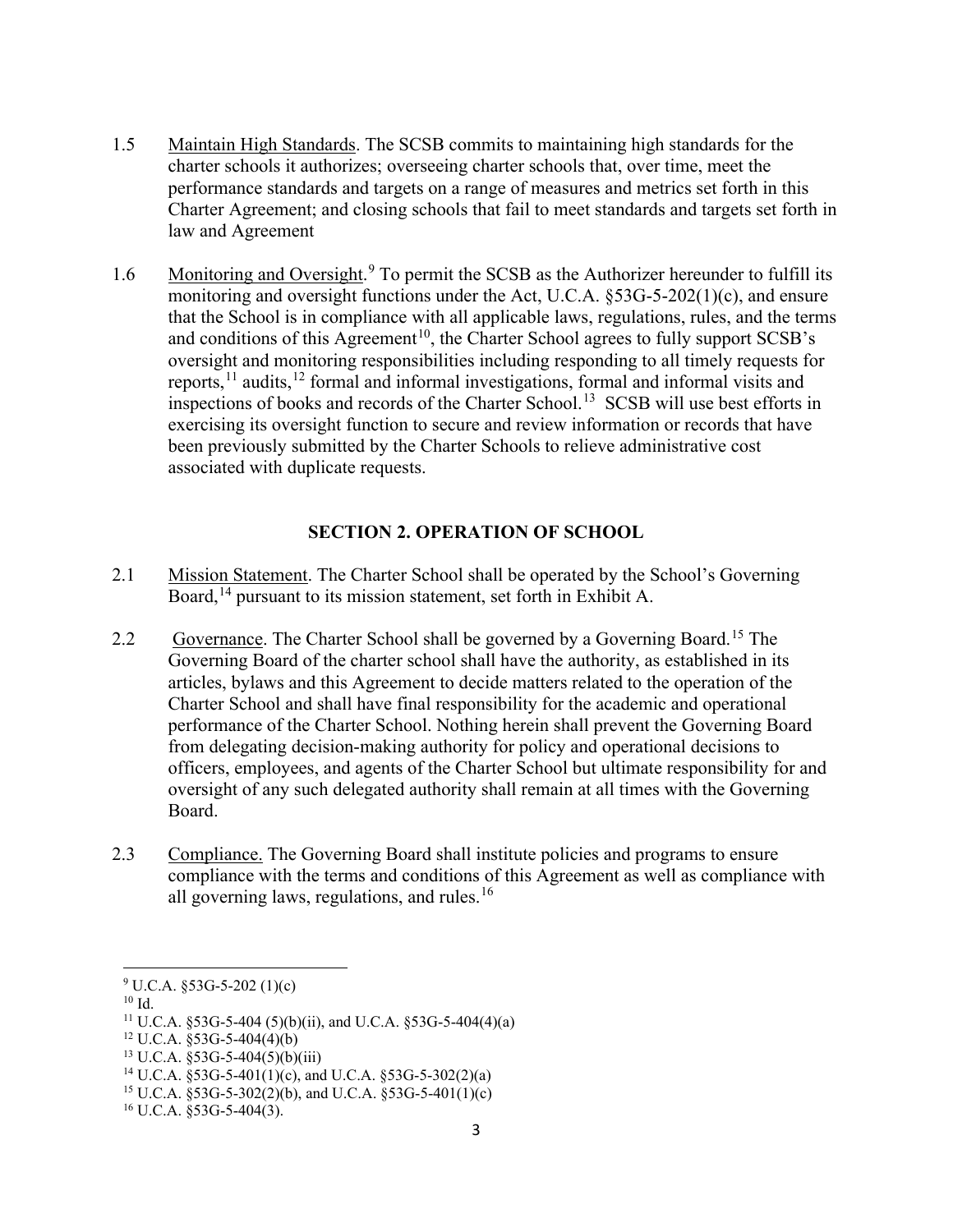2.4 Public Entity. When authorized and with the signing of this Agreement the Charter School becomes a "public school within the state's public education system," U.C.A. §53G-5-401(1)(a). As a public school under the Act, the School is subject to and must abide by all laws, regulations, rules, and policies otherwise effecting such public schools. [17](#page-3-0)

#### 2.5 School Autonomy.

- a. The SCSB will honor and preserve core autonomies crucial to the Governing Board's success, including:
	- 1) Hiring and managing personnel, except as otherwise provided herein<sup>18</sup>;
	- 2) Establishing a unique school culture;  $^{19}$  $^{19}$  $^{19}$
	- 3) Establishing instructional programming, design, and use of time; and
	- 4) Control of essential budgeting.
- b. The SCSB assumes responsibility for holding the Governing Board accountable for the School's performance as directed by law, rule, and Agreement; $^{20}$  $^{20}$  $^{20}$
- c. The SCSB will use best efforts to collect information from the Charter School in a manner that minimizes administrative burdens on the school, while ensuring that performance and compliance information is collected with sufficient detail and timeliness to protect student and public interests; $^{21}$  $^{21}$  $^{21}$  and
- d. The SCSB will bi-annually review its own compliance requirements, policies, and procedures and evaluate the potential to increase school autonomy based on flexibility in the law, streamlining requirements, demonstrated school performance, or other considerations.[22](#page-3-5)
- e. The SCSB shall review all leases, lease purchase agreements or other contracts or agreements relating to an authorized Charter School's facilities or financing of the charter schools facilities along with the charter schools attorney before the lease, agreement, or contract is entered into.<sup>[23](#page-3-6)</sup>
- 2.6 Board and School Transparency. The Governing Board agrees to have a website with the content requirements found in R277-551-5, Utah Administrative Code, posted at least 180 days prior to the opening day of school. In addition, the SCSB requires the website contain links to school data and accountability reports maintained on other websites (e.g., student assessment, audited financial statement, etc.); links to Governing Board meeting dates, agendas, minutes and recordings; and reports created by the Governing Board to

<span id="page-3-0"></span><sup>17</sup> U.C.A. §53G-5-404(3)

<span id="page-3-1"></span><sup>18</sup> U.C.A. §53G-5-407

<span id="page-3-2"></span> $19 \text{ U.C.A. }$  §53G-5-302(2)(a)

<span id="page-3-3"></span> $20$  U.C.A. §53G-5-202(1)(b)

<span id="page-3-4"></span><sup>21</sup> U.C.A. §53G-5-406

<span id="page-3-5"></span><sup>22</sup> U.C.A. §53G-5-202

<span id="page-3-6"></span> $23$  U.C.A. §53G-5-404(9)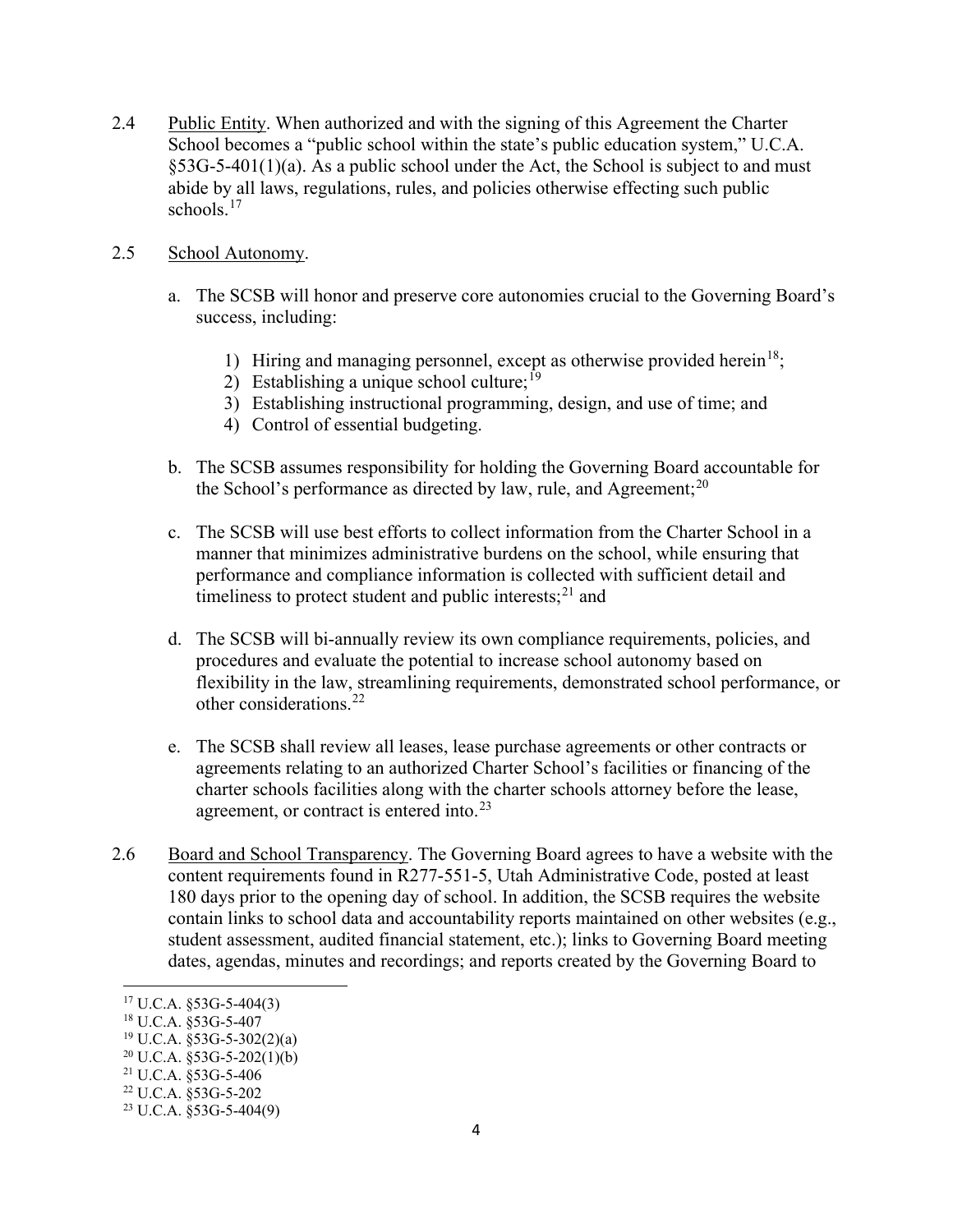provide evidence of how the Charter School performed compared to the assurances and school accountability measures in this Charter Agreement.

2.7 Reporting. The Charter School's Governing Board shall submit such reports as required by state and federal law, this Charter Agreement, and as may be requested by the SCSB. [24](#page-4-0)

## **SECTION 3. SCHOOL FINANCIAL MATTERS**

- 3.1 Fiscal Year. The fiscal year of the Charter School shall begin on July 1 of each calendar year of the term of this Charter and shall end on June 30 of the subsequent calendar year.
- 3.2 Insurance/Bonding $\frac{25}{2}$  $\frac{25}{2}$  $\frac{25}{2}$ 
	- a. Pursuant to U.C.A. § 63G-7-604(4) and Rule 37-4, U.A.C, the Charter School Governing Board shall obtain and maintain insurance through the Utah State Division of Risk Management or other suitable insurance carrier (with a general policy holder rating of not less that A and a financial rating of AAA as rated in the most current available "Best Guide" Insurance Report) coverage to insure against all claims up to and including the limitation of judgements established by statute and rule. Such coverage shall include but not be limited to:
		- 1) General liability;
		- 2) Employee dishonesty bond;
		- 3) Workers' compensation, as specified by federal law;
		- 4) Comprehensive/collision consistent with cash values of vehicles if applicable;
		- 5) Liability insurance specific to the School's Governing Board's financial officer or treasurer or business administrator consistent with coverage designated in USBE rule.
	- b. SCSB shall be named as an additional insured under any and all general liability insurance policies required by this section.
	- c. The provisions of sub-paragraph 3.2 a., above, shall not preclude any Charter School from obtaining liability insurance coverage in addition to or in excess of the requirements stated in this section.
	- d. Written proof and copies of required insurance policies shall be provided to the SCSB at least 90 days prior to the initial opening of school. The policies shall be maintained by the SCSB with this Agreement. The School's Governing Board shall provide the SCSB with certificates of insurance as provided herein annually within thirty days of the insurance purchase or renewal.

<span id="page-4-0"></span> $^{24}$  U.C.A.  $$53G-5-303(2)(f)(ii)$ 

<span id="page-4-1"></span> $25$  U.C.A. §53G-5-404(8)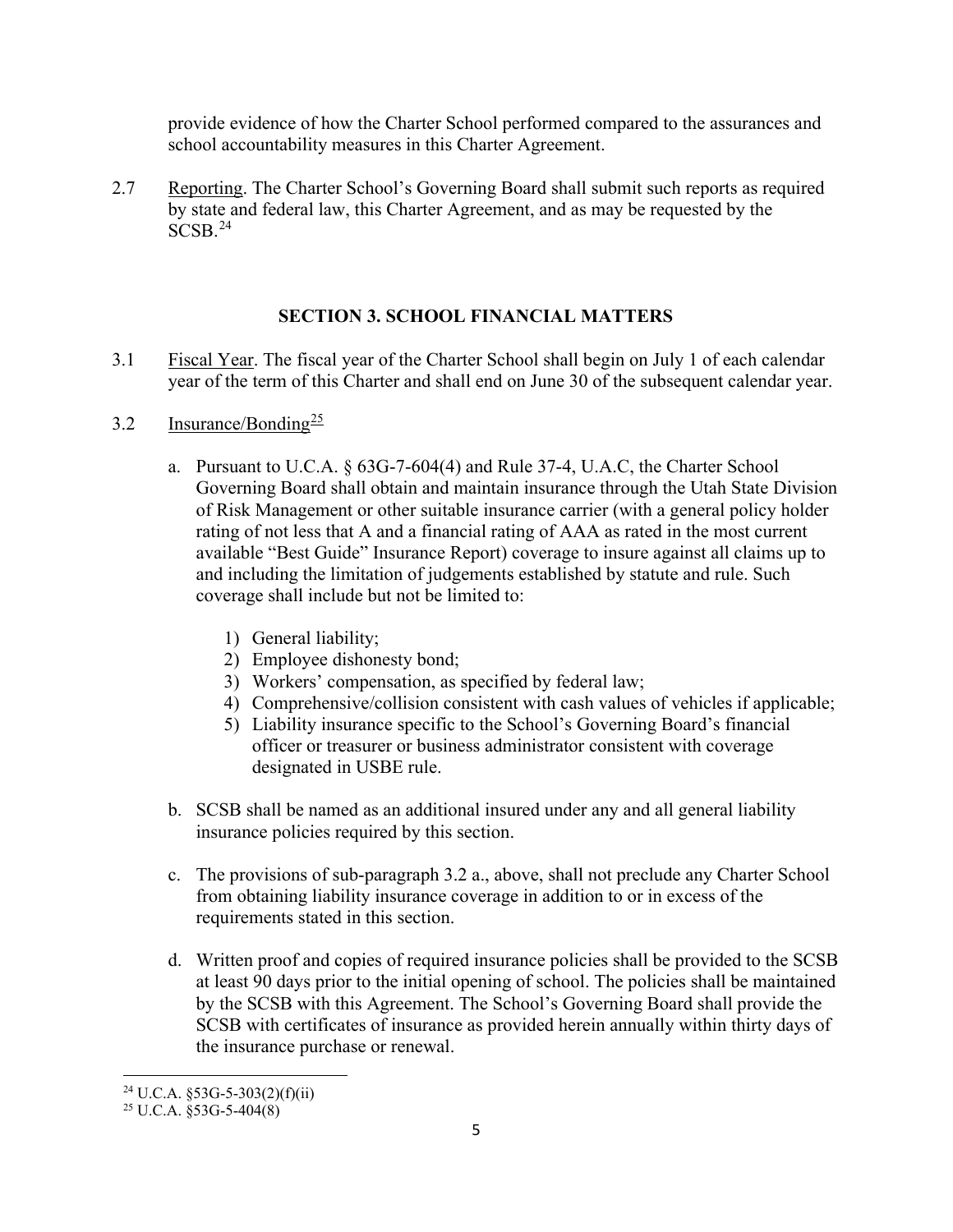## **SECTION 4. CHARTER REVIEW**

- 4.1 Reviews. In keeping with the requirements of U.C.A. §53G-5-202(1)(b) the SCSB will perform at least an annual review (more often as the need arises as determined by the Authorizer) and evaluation of the performance of the Charter School and hold the Charter School accountable for its performance. To facilitate the annual or any other review the School shall maintain the necessary records to provide the following:
	- a. Annual Performance Report.<sup>[26](#page-5-0)</sup> In keeping with the purpose of the Utah Charter Schools Act, the State Charter School Board will produce for public distribution an annual report that provides clear, accurate, performance data for the Charter School according to the frameworks set forth by the SCSB, and those found in Exhibit "A," as well as reporting overall portfolio performance.
	- b. Documentation. The Governing Board shall maintain all documents used to determine and support data used to prepare the annual report provided in subsection 4.1 a., and shall submit such additional documents as the SCSB may request.
- 4.2 Review Process. The Charter School review process will be guided by the following core 4.3 questions, and by the purposes, and School Accountability Measures found in Exhibit "A":
	- Is the School's academic quality successful as represented publicly and as described herein?
	- Is the School's organizational structure, governance, and financial position viable and sustainable?
	- Have there been any material misrepresentations made to the Authorizer or the public?
	- Is the School demonstrating good faith in following the terms of its Charter Agreement and all other applicable laws, regulations, and rules?
- 4.3 Intervention. The SCSB will establish and make known to the Governing Board, consistent with USBE rule,<sup>27</sup>the general conditions that may trigger a "Notice of Concern," "Letter of Warning," or "Probation," as provided below. The SCSB will provide to the Governing Board clear, adequate, evidence-based, and timely notice of law, rule, regulation, or Charter Agreement violations, or performance deficiencies and allow the Governing Board reasonable time and opportunity for remediation in nonemergency situations. Where intervention is needed, the SCSB will engage in intervention strategies that preserve Governing Board autonomy and responsibility (i.e., identifying what the school must remedy without prescribing solutions), but may take additional action as the circumstances, and exigencies dictate.

 $^{26}$  U.C.A.  $$53G-5-202(1)(b)$ 

<span id="page-5-1"></span><span id="page-5-0"></span> $27 \text{ U.C.A. }$ §53G-5-501(5)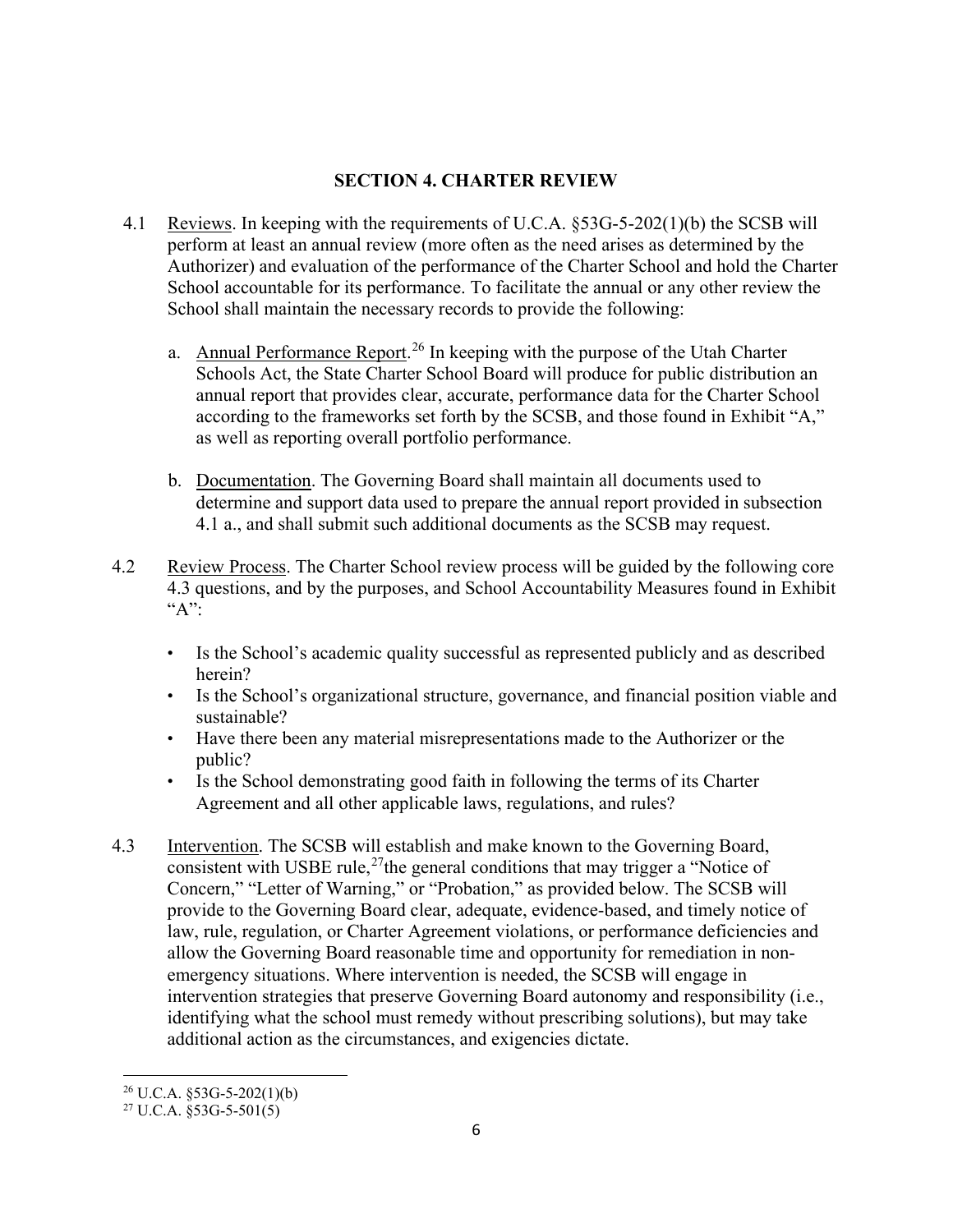- a. Notice of Concern. Staff may issue a "Notice of Concern" addressed to the Governing Board outlining areas of concern.
- b. Letter of Warning. SCSB may direct staff to issue a "Letter of Warning" addressed to the Governing Board identifying deficiencies and providing a timeline by which the deficiencies shall be remedied. The terms of the letter and the consequences associated with the warning will be those found in the letter. In addition, the SCSB may provide focused support to the Charter School, including assigning a mentor and on-site monitoring.
- c. Probation. SCSB may direct staff, before termination of this Charter Agreement for a material breach thereof, to place a School on "Probation" for such period of time, up to one year, or such other time period as may be appropriate or established by rule, necessary for the School to be able to establish its ability to comply with all of the terms and conditions of this Agreement and all controlling laws, regulations and rules. The SCSB will provide notice of such probation and the terms of that probation in a letter provided to the Governing Board. In addition, the SCSB may provide focused support to the Charter School, including assigning a coach, providing professional development, and analysis of monthly written updates provided by the Charter School governing board and key administrators.
- d. Additional Actions. In addition to a Notice of Concern, Letter of Warning or Probation, and where the Charter School has not remedied deficiencies within the timeframes established by the SCSB, the SCSB may pursuant to U.C.A. §53G-5-501:
	- 1) remove a Charter School director or financial officer, or their equivalent positions, and without consideration of the School's corporate formalities; $^{28}$  $^{28}$  $^{28}$
	- 2) remove a governing board member, without consideration of the School's corporate formalities;[29](#page-6-1) or
	- 3) appoint an interim director, who will replace or act in the place of the director, or mentor to work with the Charter School.<sup>[30](#page-6-2)</sup>
- e. Termination of Charter. SCSB may terminate this Charter for those reasons provided in state law, USBE rule, or for material breach of this Agreement<sup>[31](#page-6-3)</sup> subject to the right of appeal as provided in U.C.A. §53G-5-503.

In addition, the Governing Board may voluntarily terminate this Agreement.<sup>[32](#page-6-4)</sup> In the case of any termination whether it is voluntary, or initiated by SCSB action, and after the settlement of all outstanding obligation from the assets on hand, there is a presumption

<span id="page-6-0"></span><sup>&</sup>lt;sup>28</sup> U.C.A.  $$53G-5-501(2)(a)(i)$ 

<span id="page-6-1"></span> $29 \text{ U.C.A. } $53\text{G}-5-501(2)(\text{a})(\text{ii})$ 

<span id="page-6-2"></span> $30 \text{ U.C.A. } $53\text{G-}5-501(2)(a)(iii)$ 

<span id="page-6-3"></span><sup>31</sup> U.C.A. §53G-5-503

<span id="page-6-4"></span><sup>32</sup> U.C.A. §53G-5-504(c)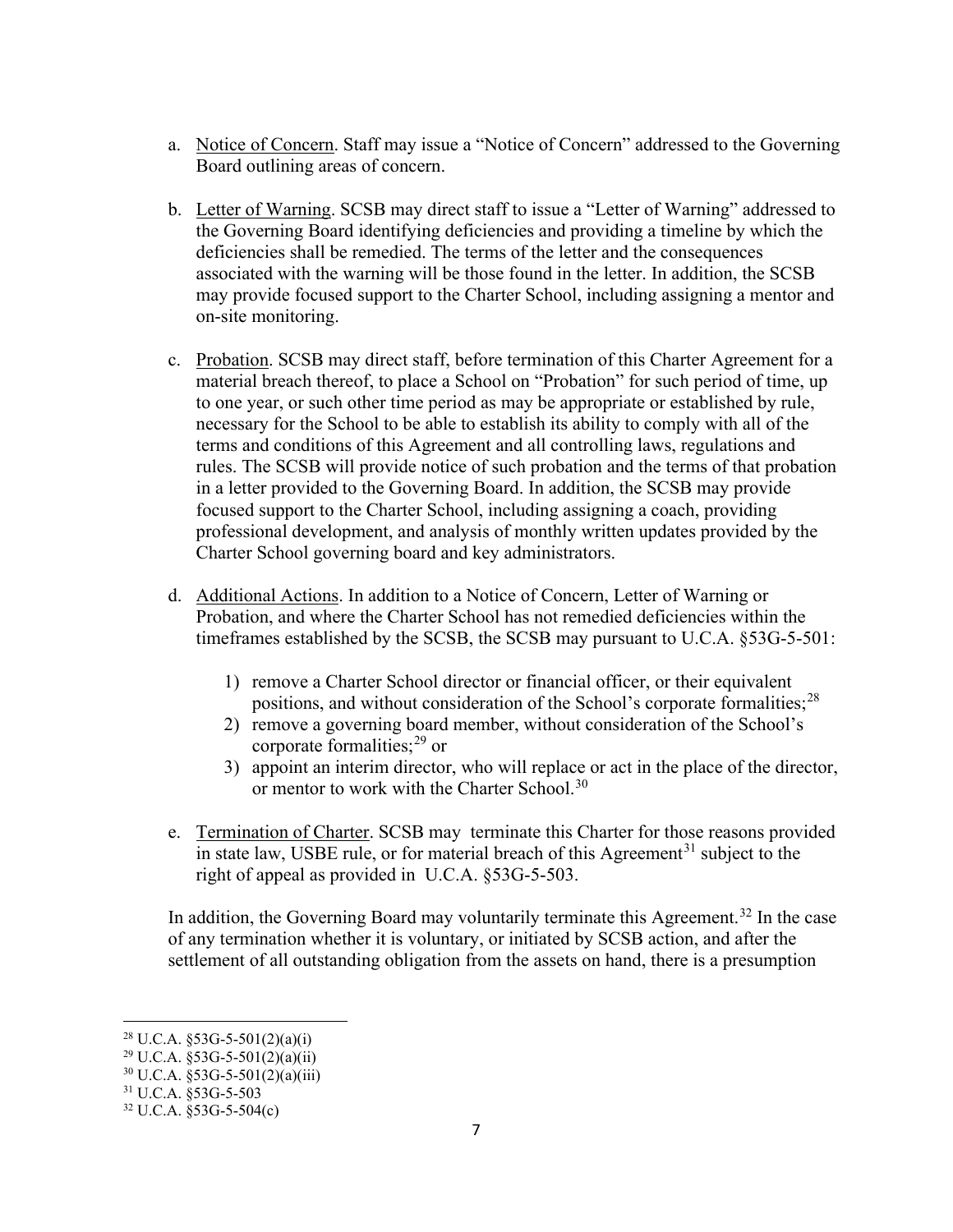that the property of a School shall revert to the SCSB.<sup>[33](#page-7-0)</sup> A School may defeat the presumption of SCSB ownership with documentation that the School purchased the property with private funding, and compelling documentation exists that the School or its founders or directors were never reimbursed from public funds.

### **SECTION 5. MISCELLANEOUS**

- 5.1 Indemnity. The Charter School agrees to indemnify and hold harmless the USBE, SCSB, and local boards of education, their officers, agents, employees, successors and assigns from all claims, damages, losses and expenses, including attorney's fees, arising out of or resulting from any action of the Charter School caused by any intentional or negligent act or omission of the Charter School, its officers, agents, employees, and contractors.
- 5.2 Assignment. Assignment of this Agreement or a significant part of the assets of the School, or any part of its operation, to another entity, related or not, is deemed an amendment and is effective only if the amendment is done pursuant to Section 5.3.
- 5.3 Amendment. This Agreement may be amended by the mutual agreement of the SCSB and the Governing Board. Any such amendment must be made in writing and signed by the appropriate representatives of the SCSB and the Governing Board. In the case of any proposed amendment the Governing Board shall immediately submit in writing, to the SCSB and the local board of education in which the School is located, notice of any proposed changes to the Application, Agreement, or the representations or conditions contained in the original Application. The SCSB reserves the right to reject any proposed changes to this Agreement once the Application has been approved and this Agreement has been signed.
- 5.4 Notice. Any notice required or permitted under this Agreement shall be delivered by way of registered mail, return receipt requested as follows:

To Charter School:

DAVINCI ACADEMY Attention: Governing Board 2033 Grant Ave. Ogden, UT 84401

To SCSB:

State Charter School Board Attention: Executive Director

<span id="page-7-0"></span> $33 \text{ U.C.A. }$ §53G-5-504(6)(a)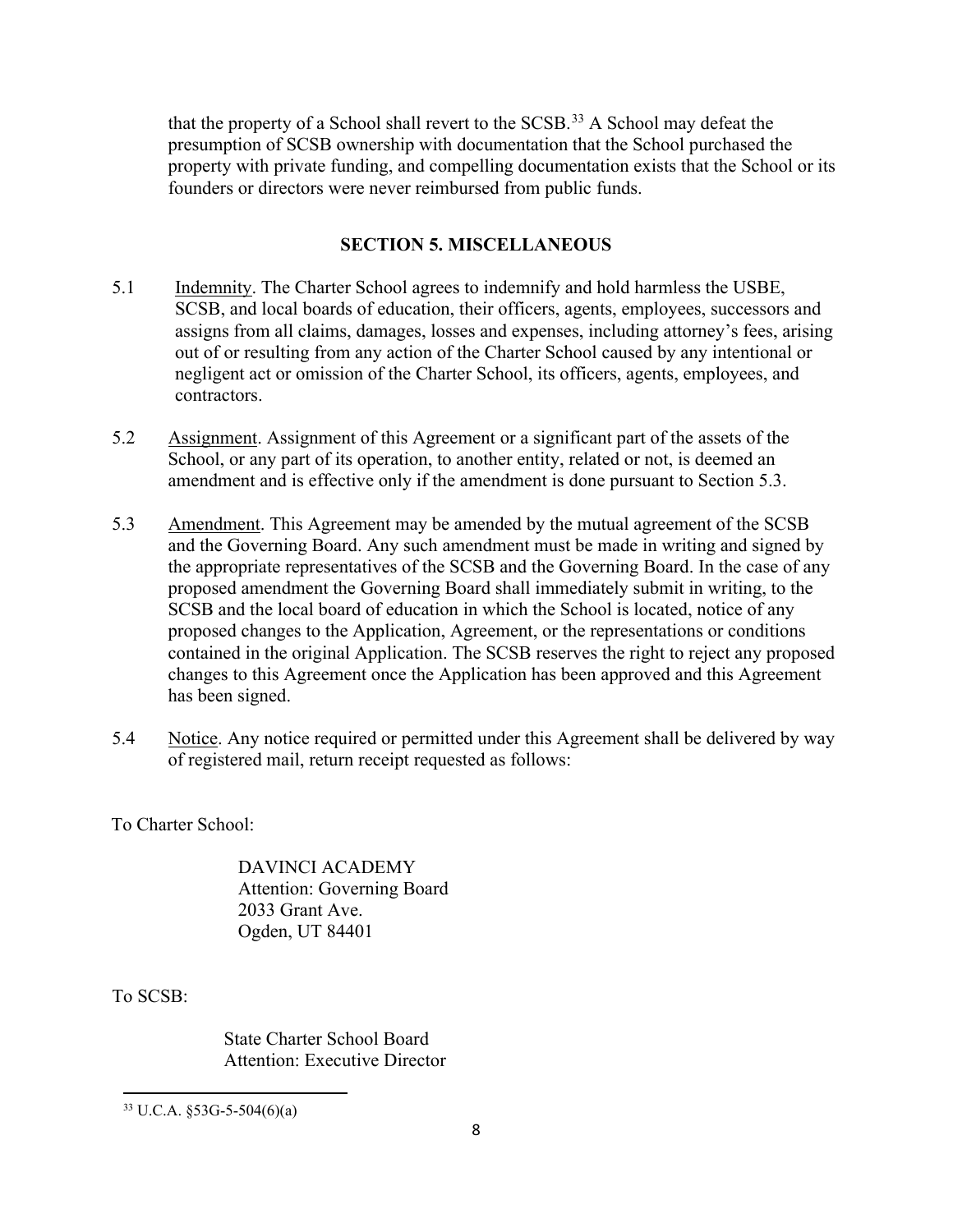250 E. 500 S. PO Box 144200 Salt Lake City, Utah 84114-4200

- 5.5 Status of Parties to Charter. This Charter is not intended to create and shall not be interpreted to create employer-employee, contractor-subcontractor, or principal-agent relationships between or among any party or parties to this Agreement. "Parties," for purposes of this paragraph only, include the parties to this agreement as well as the USBE and the local board of education. No officers, employees, agents, or subcontractors of the Charter School shall be considered officers, employees, agents, or subcontractors of the local board of education, and nothing herein shall entitle any individual with any property right or interest.
- 5.6 Severability. If any provision of this Agreement is determined to be unenforceable or invalid for any reason, the remainder of this Agreement shall remain in effect, unless the Charter is terminated. In addition, to the extent any portion of the Agreement, or the Charter School's articles of incorporation or bylaws, violate any applicable state or federal law in the future, or are found by any court to be invalid, illegal or unenforceable, then such portion shall be severed, and the remaining portion shall remain in full force and effect until the Governing Board is able to amend their Agreement, articles of incorporation, or bylaws to comply with such applicable law or court ruling.
- 5.7 Non-Endorsement. The Governing Board acknowledges that the granting of a Charter Agreement in no way represents or implies endorsement by the SCSB of any particular method used by the Charter School or its agents; nor does this Agreement constitute a guarantee by the SCSB of the success of the Charter School in providing a learning environment that shall improve student achievement.
- 5.8 Legislative Action. This Agreement and any amendments to it are subject to applicable state and federal laws, and shall be deemed amended to reflect applicable changes to those laws. Upon repeal of the statutes authorizing charter schools, this Charter Agreement is null and void.
- 5.9 Waiver. No waiver of any breach of this Agreement shall be held as a waiver of any other or subsequent breach.
- 5.10 Governing Law. This Agreement shall be governed by, subject to and construed under the laws of the State of Utah. Jurisdiction shall be deemed appropriate in any State Court of competent jurisdiction in the State of Utah. Should any action be brought to enforce any provision of this Agreement the substantially prevailing party shall be entitled to an award of its costs and attorneys fees.
- 5.11 Counterparts. This Agreement may be executed in two or more counterparts, each of which shall be deemed an original, but all of which together shall constitute one and the same instrument. For purposes hereof, a facsimile copy of this Agreement, including the signature pages hereto, shall be deemed to be an original.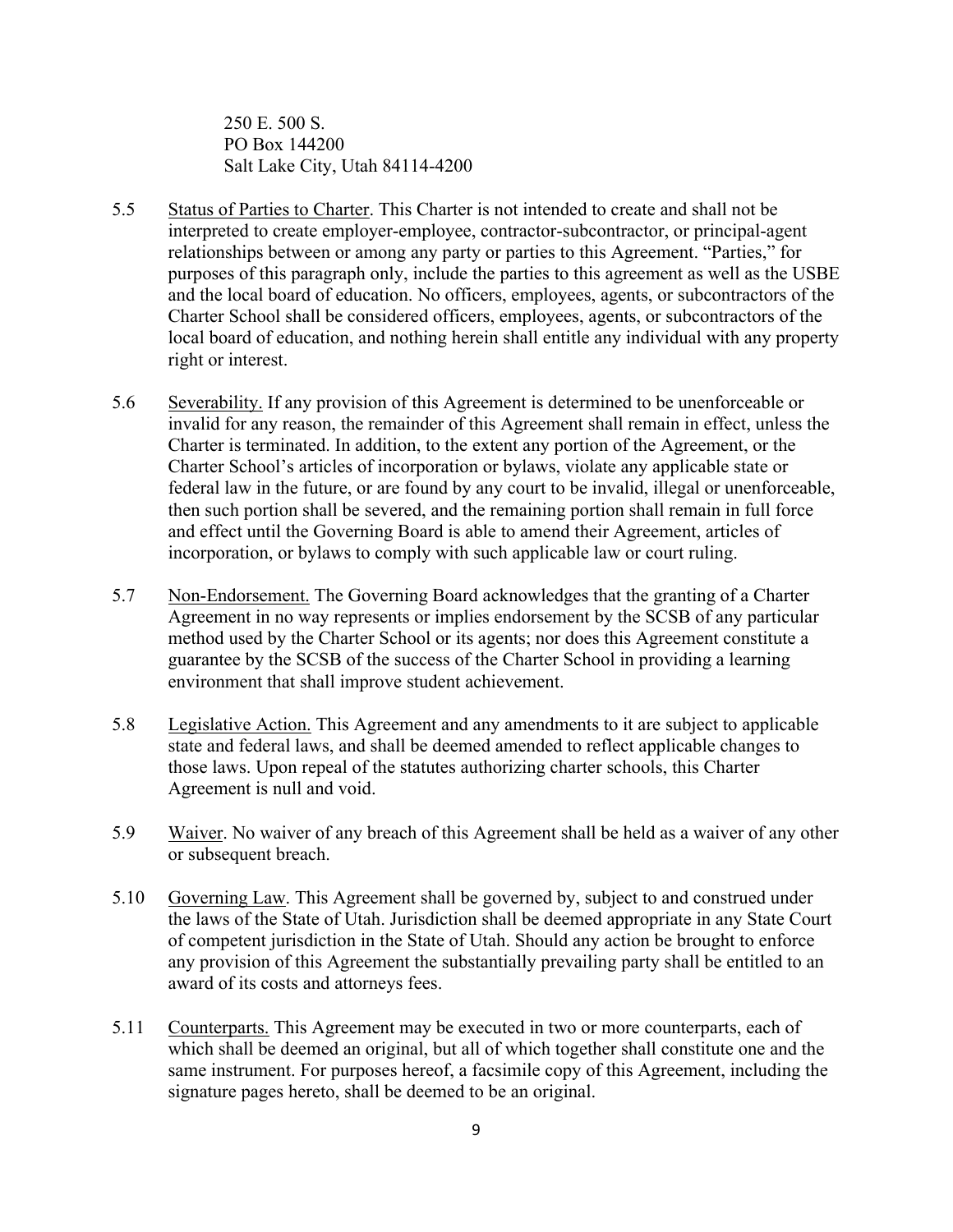## **STATE CHARTER SCHOOL BOARD**

 $\mathcal{L}_\text{max}$  and  $\mathcal{L}_\text{max}$  and  $\mathcal{L}_\text{max}$  and  $\mathcal{L}_\text{max}$ 

\_\_\_\_\_\_\_\_\_\_\_\_\_\_\_\_\_\_\_\_\_\_\_\_\_\_\_\_\_\_\_\_\_\_\_\_\_\_\_

\_\_\_\_\_\_\_\_\_\_\_\_\_\_\_\_\_\_\_\_\_\_\_\_\_\_\_\_\_\_\_\_\_\_\_\_\_\_\_

\_\_\_\_\_\_\_\_\_\_\_\_\_\_\_\_\_\_\_\_\_\_\_\_\_\_\_\_\_\_\_\_\_\_\_\_\_\_\_

 $\mathcal{L}_\text{max}$  , which is a set of the set of the set of the set of the set of the set of the set of the set of the set of the set of the set of the set of the set of the set of the set of the set of the set of the set of By: DeLaina Tonks Title: Board Chair

# **DAVINCI ACADEMY**

Board Member**[34](#page-9-0)**

Board Member

Board Member

Board Member

Board Chair:

Date of Board resolution (copy of Resolution attached):

<span id="page-9-0"></span><sup>34</sup> U.C.A. §53G-5-303(2)(j)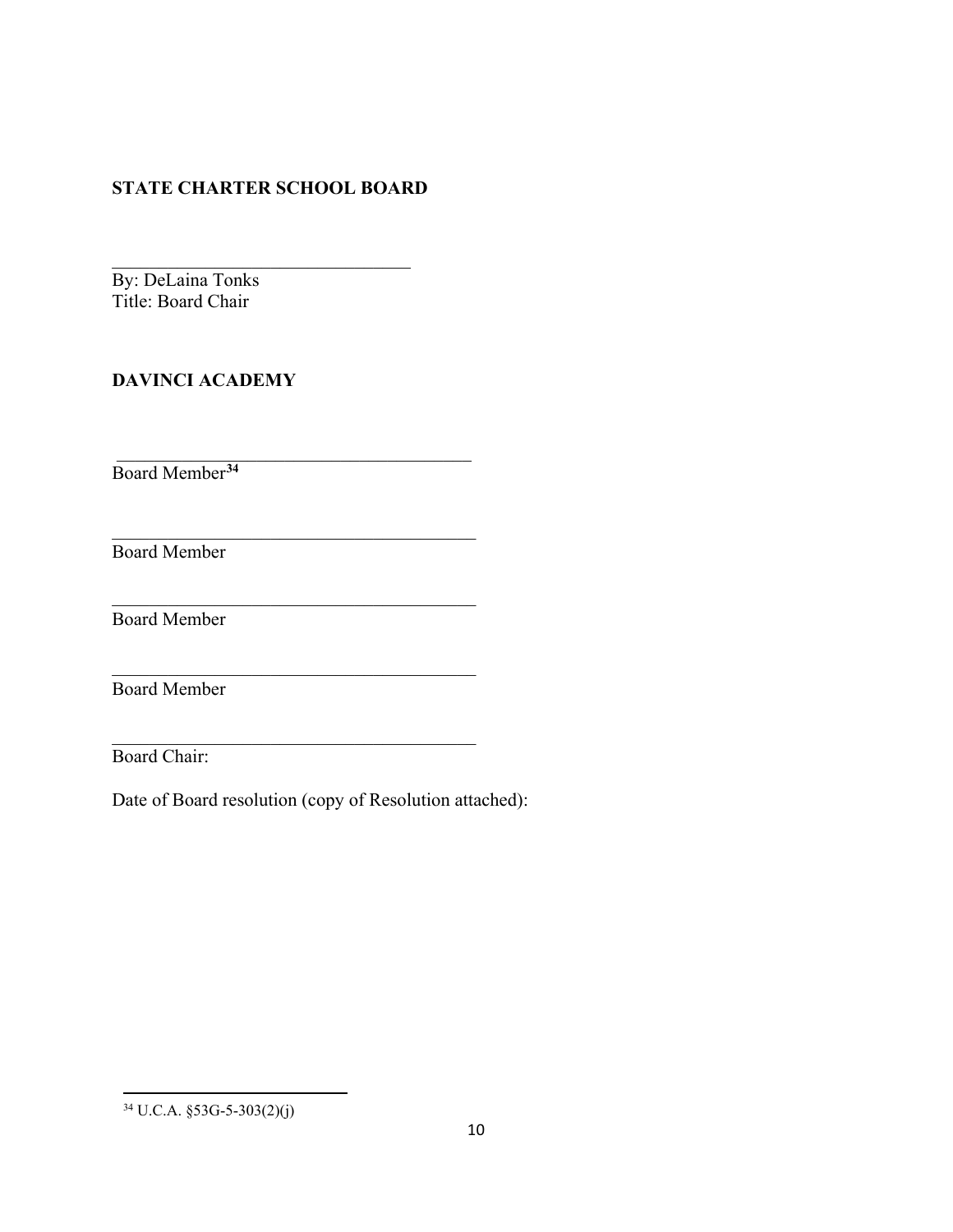### Exhibit "A"

*No portions of Exhibit "A" may be changed unless amended pursuant to Charter Agreement Section 5.3*

- 1. Name: The name of the Charter School shall be DaVinci Academy.
- 2. Applicant: A Charter Agreement is granted to DaVinci Academy of Science and the Arts, which applied on October 21, 2004. An agreement was originally granted to Riverside Technology High School.
- 3. Location: The charter school shall be established in Ogden, Utah**,** located within the Ogden City School District**,** which is material to its authorization.
- 4. Mission Statement: DaVinci Academy of Science and the Arts is dedicated to developing competent, inventive, and ethical, thinkers who apply their knowledge, skills, leadership and problem-solving abilities to become productive members of a dynamic society. We accomplish this mission by:
	- Offering innovative, onsite, distance, online programs, and internships opportunities that promote enthusiasm, exploration, and academic excellence.
	- Emphasizing a rigorous science and arts foundation.

Vision Statement: "To create an academic institution where students can learn, develop their talents, acquire social and cognitive skills, master their academic goals, and be prepared for any college or career."

- 5. Purpose(s) of the charter school: The Charter School purposes consistent with U.C.A. §53G-5-104 include:
	- Improve student learning through a stimulating and challenging environment that encourages and refines critical thinking processes, nurtures an appreciation for math and sciences and their applicability to real work environments, and by social responsibility, professionalism and teamwork.
	- Encourage innovative teaching methods through small class size to ensure that every student can interact with the teacher and other students in a positive and constructive way and to provide an environment in which students can closely interact with industry leaders and innovators while applying skills learned in class.
	- Increase choice of learning opportunities for students by providing a quality educational alternative for families, regardless of their income level, race, religion, or abilities.
	- Provide opportunities for greater parental involvement in all aspects of their child's education.
- 6. Key elements of the charter school: The key elements of the Charter School, as set forth in the application, are programs and processes that make this school unique. They will be included in the State Charter School Board annual review as assurances and included in the School Accountability Framework Comprehensive reviews.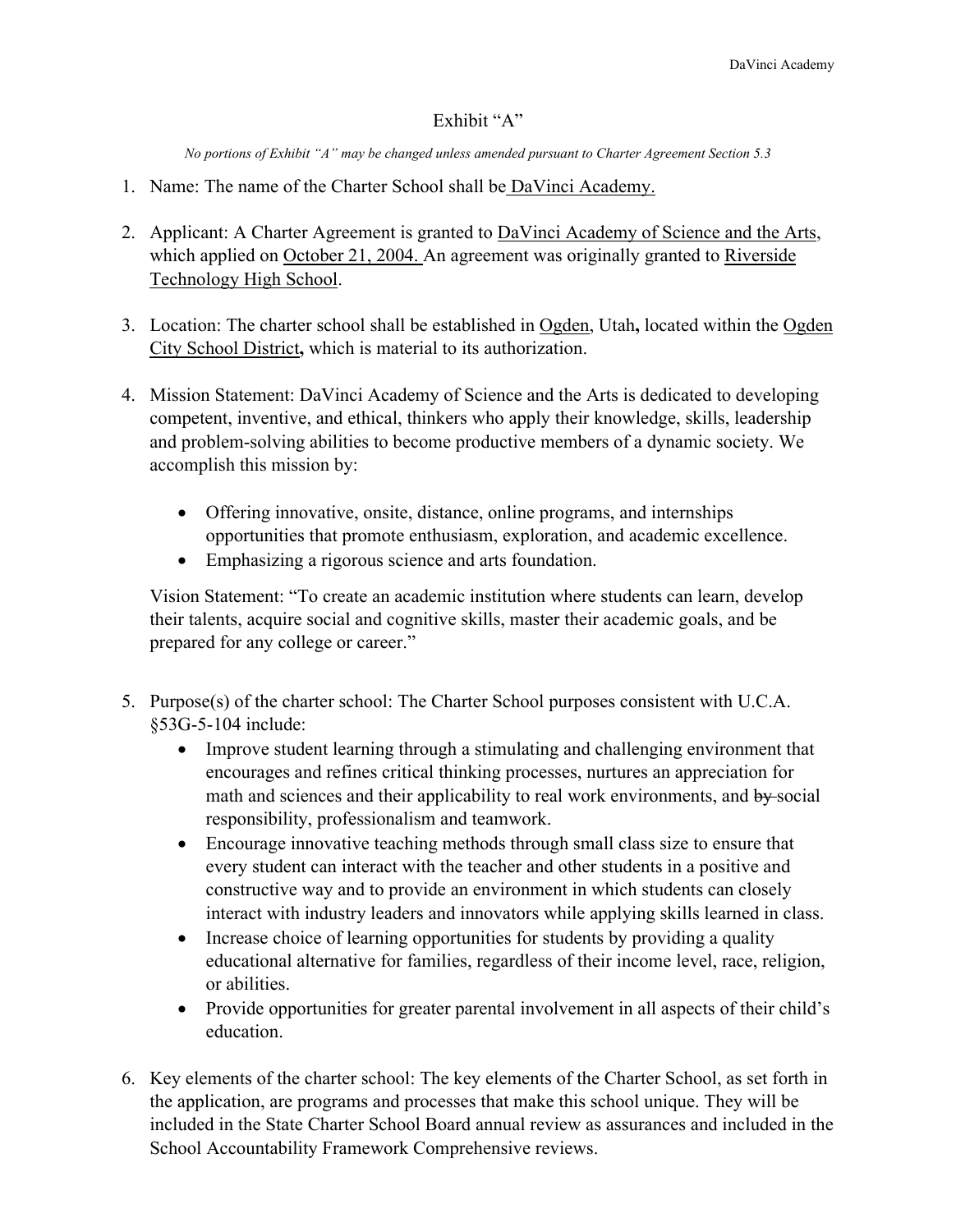- a) **Provides a solid liberal arts foundation in addition to a rigorous curriculum of science and math for low to moderate-income families of Ogden City/Weber County**.
- **b) Teaches with the student in mind and culminates in the student's senior projects, which is a focused research project in an area of interest for the student.**
- **c) Offers intensive academic assistance; tutoring and courses will be offered to those students requiring remediation, especially in math.**
- **d) Expects students to participate in programs which explore different careers, both professional and technical, with staff acting as mentors.**
- 7. Opening School Year: 2004-2005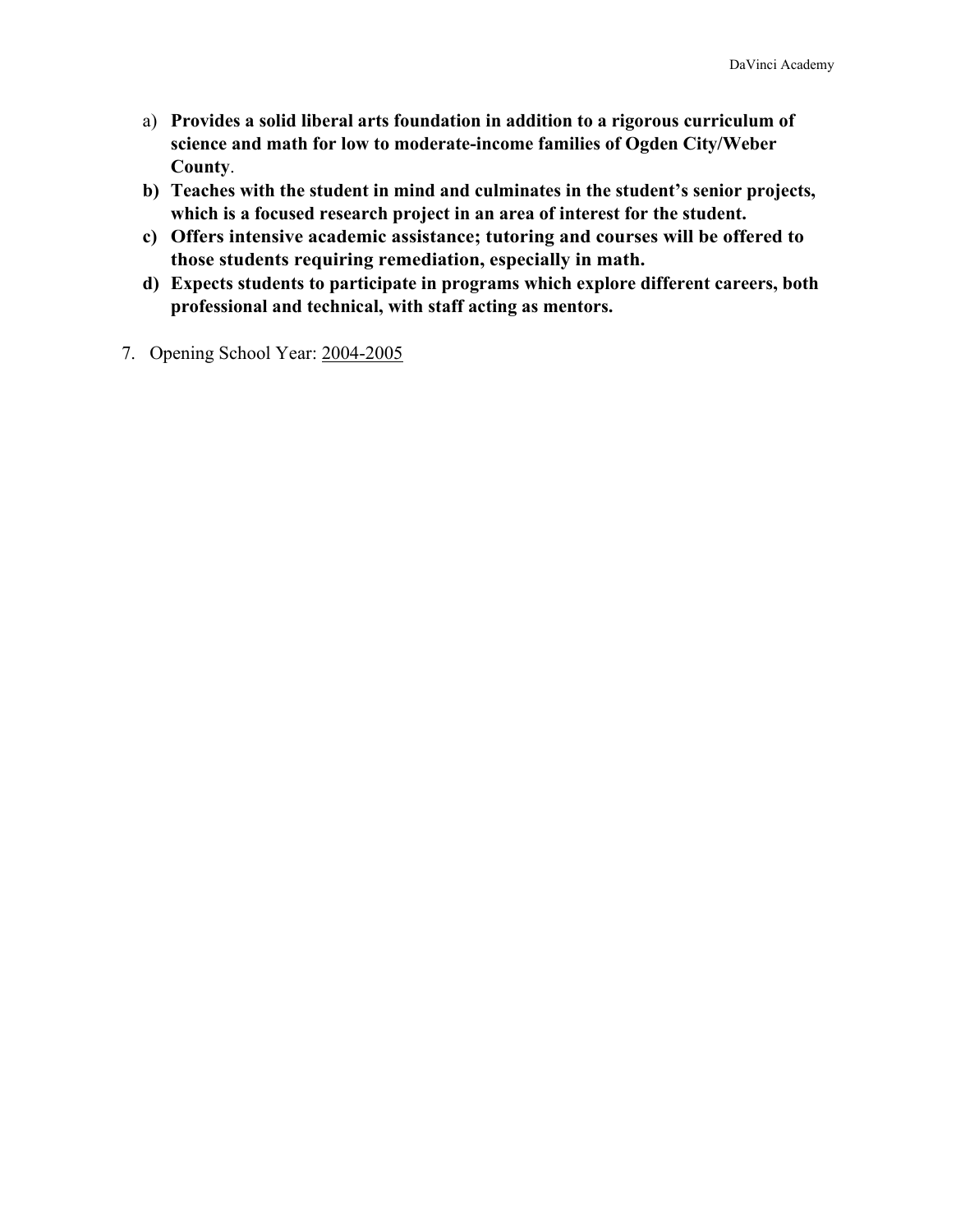| <b>School Year</b> |     | <b>Total</b> |         |        |                   |
|--------------------|-----|--------------|---------|--------|-------------------|
|                    | K   | $1-6$        | $7 - 8$ | $9-12$ | <b>Enrollment</b> |
| 2004-2005          |     |              |         | 250    | 250               |
| 2005-2006          |     |              |         | 375    | 375               |
| 2006-2010          |     |              |         | 500    | 500               |
| 2010-2011          |     | 50           | 250     | 500    | 800               |
| 2011-2012          | 50  | 150          | 250     | 500    | 950               |
| 2012-2018          | 100 | 550          | 150     | 300    | 1100              |
| 2018-ongoing       | 100 | 550          | 200     | 350    | 1250              |

| 8. Grade levels and maximum enrollment: |  |  |
|-----------------------------------------|--|--|
|                                         |  |  |

- 9. Enrollment preferences permitted by board policy and 53G-6-502:
	- Children of current employees
	- Siblings of enrolled students
	- Weber State University Charter Students
- 10. Structure of governing board:
	- Number of board members: Between 7-12 as outlined in DaVinci's Articles of Incorporation
	- Appointment of board members: One half of the board positions will be made up of parents of DaVinci students, and the other half of the board members will be made up of community members.
	- Board members' terms of office: Board member serve 2-year terms but not more than 3 consecutive terms. Rotation of board members guided by bylaws.
	- Meetings: Board meetings set each year in August board retreat
- 11. Administrative rules waived (if applicable): None
- 12. Additional school specific standards used to assess School Achievement in the Charter School Accountability Framework: SEE NOTE FROM EMAIL- School grade criteria for college and career ready--

Post Secondary Readiness--This measure illustrates how well-prepared students are for the the transition from high school to college and career after graduation. The indicators of postsecondary readiness include the percentages of students earning an ACT composite score of 18 or higher, graduating on time with a high school diploma, and successfully completing college or career readiness coursework. Select 'View Details' to see comparisons to the district and/or state, and how student groups performed in each area. So our indicators for measuring post-secondary readiness compared with the State of Utah include the following metrics: ACT composite score, graduation rate, and successfully completing college or career readiness coursework.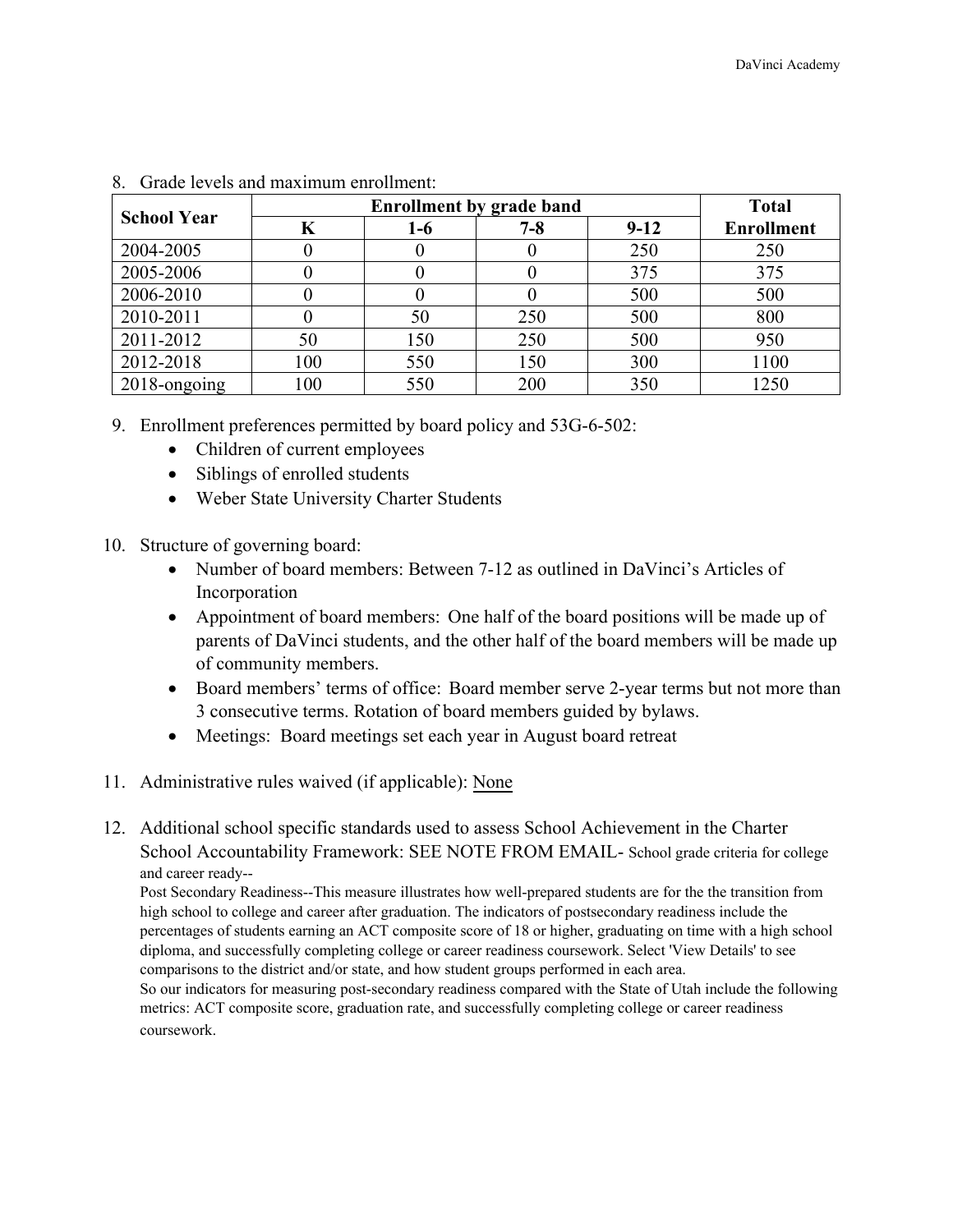|                                                                                                                                 |                                                                                                                                                                                                                               | <b>Targets</b>                                                                    |                                                                                                       |                                                                                 |                                                           |  |
|---------------------------------------------------------------------------------------------------------------------------------|-------------------------------------------------------------------------------------------------------------------------------------------------------------------------------------------------------------------------------|-----------------------------------------------------------------------------------|-------------------------------------------------------------------------------------------------------|---------------------------------------------------------------------------------|-----------------------------------------------------------|--|
| <b>Measure</b>                                                                                                                  | Metric                                                                                                                                                                                                                        | <b>Exceeds</b>                                                                    | <b>Meets</b>                                                                                          | <b>Does Not</b><br><b>Meet</b>                                                  | <b>Falls Far</b><br><b>Below</b>                          |  |
| Mission<br>$Specific -$<br><b>Class Sizes</b>                                                                                   | Percentage of<br><b>Students in high</b><br>school (10-12<br>grade) who have<br>participated in<br>programs which<br>explore different<br>careers, both<br>professional and<br>technical, with<br>staff acting as<br>mentors. | 100%                                                                              | 80%                                                                                                   | $< 80\%$                                                                        | <70%                                                      |  |
| Mission<br>$Specific -$<br>Science<br>Credits                                                                                   | Graduating<br>seniors<br>meeting<br>Davinci<br>Academy's<br>graduation<br>requirement of<br>4 years of<br>science and<br>math credits                                                                                         |                                                                                   | 100%                                                                                                  | $< 100\%$                                                                       | $<$ 80%                                                   |  |
| Relative<br>Academic<br>Performance<br>- Proficiency<br>on state<br>accountability<br>exams                                     | Percentage of<br>students who<br>are Post<br>Secondary<br>Ready<br>compared to<br>the State of<br>Utah                                                                                                                        | $%$ is<br>greater in<br>all three<br>of the<br>measured<br>areas by<br>the State. | $%$ is<br>equal to<br>or greater<br>than two<br>of the<br>three<br>measured<br>areas by<br>the State. | $%$ is<br>equal to<br>or<br>greater<br>than one<br>of the<br>measured<br>areas. | $%$ less<br>in all<br>three of<br>the<br>tested<br>areas. |  |
| Student<br>Academic Gain<br>- Progress on<br>state<br>accountability<br>exams as<br>measured by<br>post-secondary<br>readiness. | School MGP<br>on state<br>mandated end-<br>of-level exam<br>score meets or<br>exceeds State<br>median.                                                                                                                        | All three<br>tested areas.                                                        | Two of the<br>three tested<br>areas.                                                                  | One of the<br>three tested<br>areas.                                            | None of<br>the tested<br>areas.                           |  |